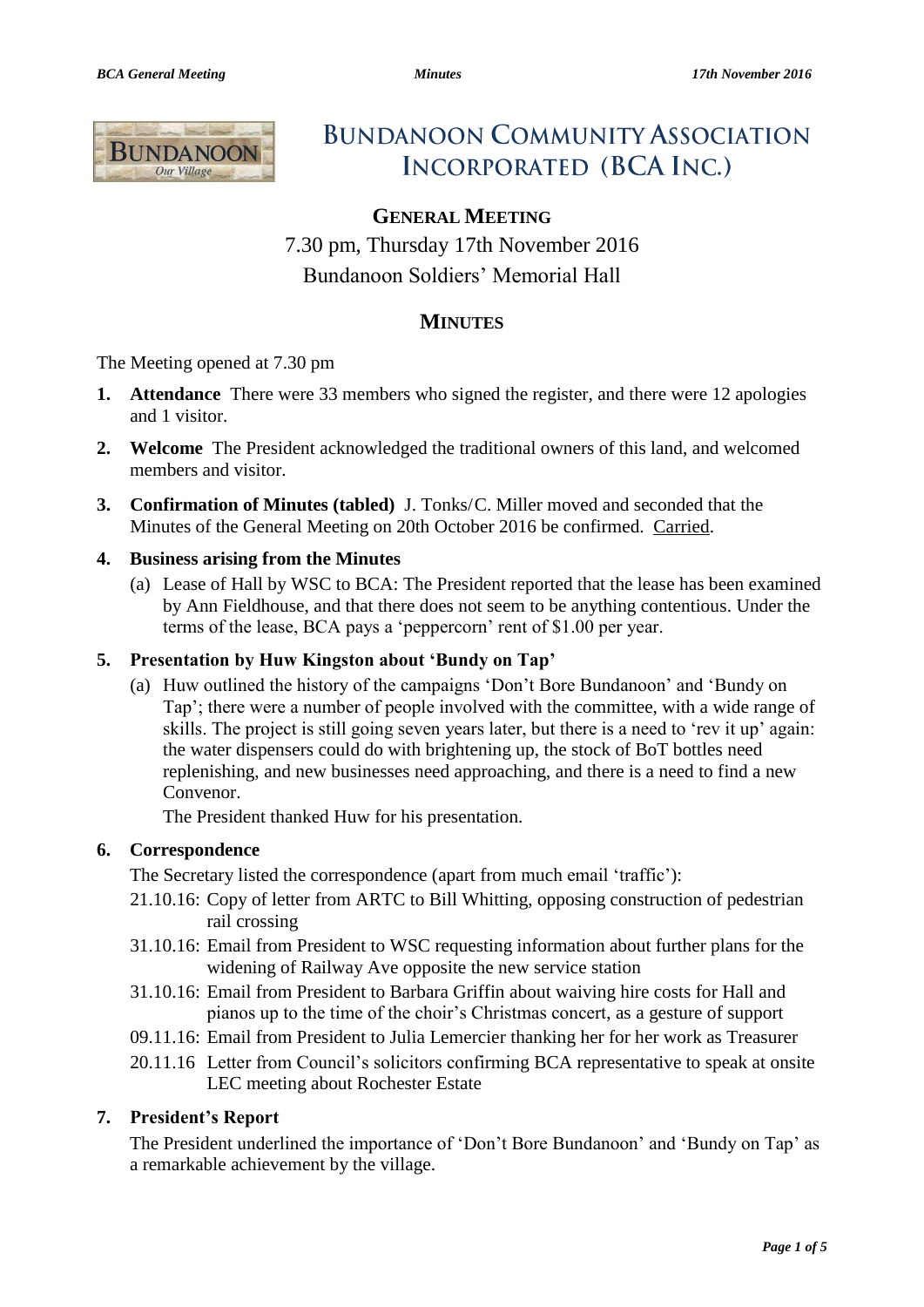## **8. Treasurer's Report**

The President explained that a financial report could not be prepared in time for this Meeting, but that full accounts will be presented to the December General Meeting. The new Treasurer commented that he is still getting to understand how the BCA accounts work, but he does have some refinements in mind to suggest, in order to help with presenting a 2017 BCA budget.

## **9. Matters referred on by Committee**

- (a) Developments at Rochester Estate: It was reported that the Committee had nominated a representative to speak on behalf of BCA at an onsite meeting with the Commissioner of the Land and Environment Court on Wednesday 23rd November. Danien Beets pointed out the need to keep in line with WSC's regulations on the three main issues: height of buildings, drainage to the road, and capturing of water on blocks.
- (b) Future of Winterfest: The President reported that, although Lisa Stuart had indicated she did not wish to continue as Convenor, he was planning to have a further discussion with her next week.
- (c) Proposal for a sewerage dump point in Bundanoon: The President outlined the background; Christine Miller pointed out that the proposal had come up before, but had been rejected. There was considerable discussion, both for and against the proposal, and it was decided to refer it to the Committee for its next Meeting and to secure further information.

## **9. Sub-Committee Reports (tabled)**

- (a) The appointment of Robin Coombes as Convenor of the Bundanoon Garden Ramble Sub-Committee, as recommended by the Committee, was confirmed. The President thanked Sue Davison, the out-going Convenor, for her work on the Ramble Sub-Committee.
- (b) Christine Miller, Convenor of the Leaver Park Group Sub-Committee, announced that the Group would not be holding a working session at the Park in December.

## **10. Information from WSC papers and press releases (tabled, with one addition)**

- (a) \$9.5 million recovered from Lehmann Brothers for failed collaterised debt obligations
- (b) Temporary closure of Glow Worm Glen Track
- (c) Council's conservation programs highly commended at second annual *'Keep NSW Beautiful' Regional Blue Star Sustainability Awards* at a ceremony in Orange on Saturday 5th November
- (d) New location signage around the Shire being put up

## **11. Any Other Business**

- (a) Further brief comments about Rochester Estate: Geoff Bignall had asked to address the Meeting, but did not attend. See also above, Item 9 (a).
	- (b) Announcements
		- (i) Gala Final of Crash Test Drama, Saturday 19th November at 5.00 pm in the Hall
		- (ii) 'Bundanoon Sings!' Christmas Concert, Friday 16th December at 7.00 pm in the Hall

The meeting closed at 8.30 pm.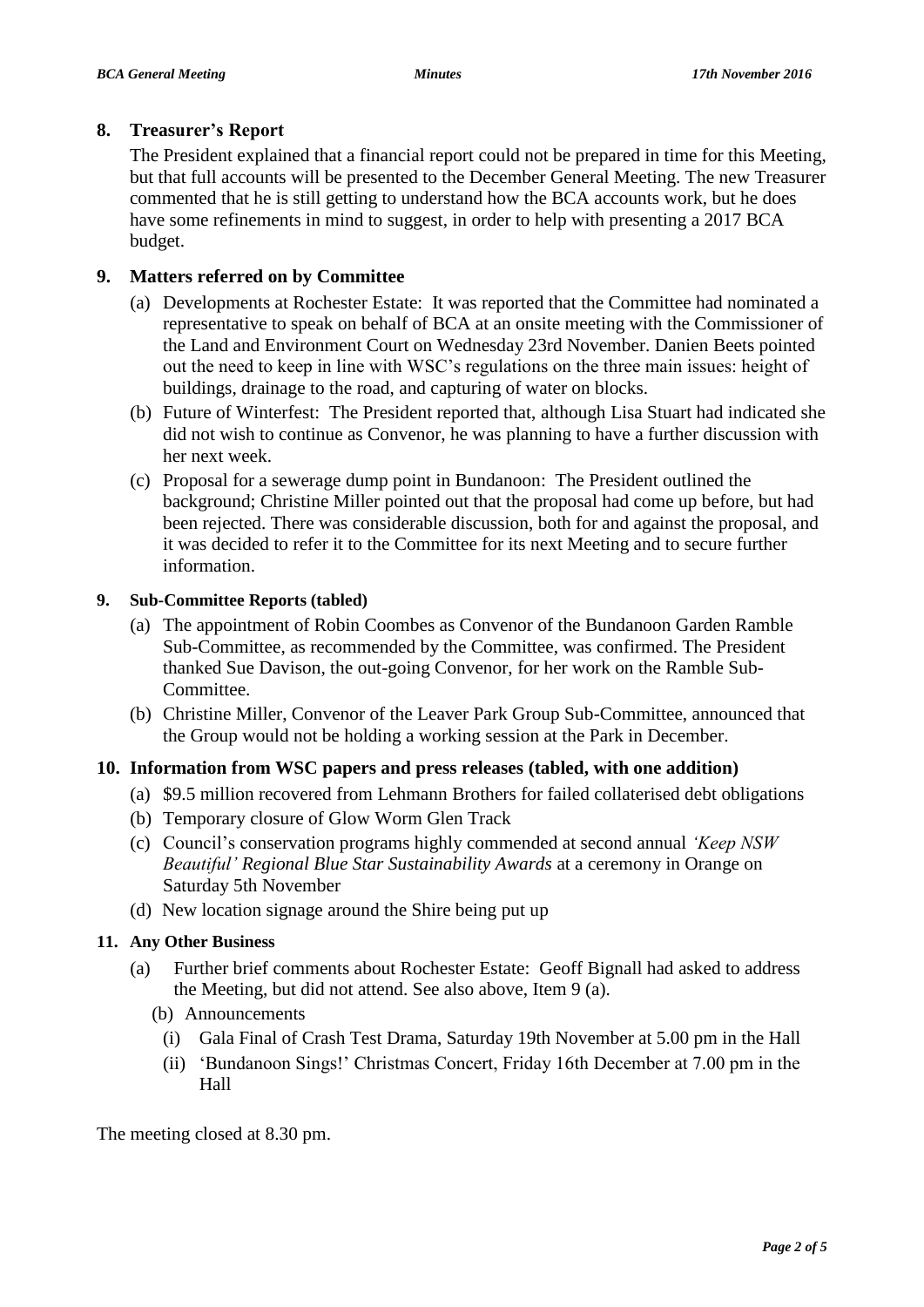## **Sub-Committee Reports – October 2016**

#### **Arts Bundanoon**

Saturday 5th November saw the second last 'Music at 10' for 2016. On this occasion, the popular duo, Ben Adler and Alisa Yuko Bernhard, presented a delightful programme that was marked by sensitive musicianship and virtuosity.

For the final 'Music at 10' for this year, Arts Bundanoon will present the Choir of St James – one of Australia's great choirs.

Audience members were reminded that, for most of 2017, 'Music at 10' will move to the second Saturday of the month.

Greg Slater (Convenor)

## **Bundanoon Garden Ramble**

The Bundanoon Garden Ramble is the largest event on the annual calendar in terms of fundraising for the community. It relies heavily on participation and cooperation of community members. As the Convenor I would like to publicly acknowledge those on the Garden Ramble Sub-Committee who worked all year to bring to fruition the 20th Ramble: John Pryce-Jones, Laurel Hones, Lyn Curry, Craig Curry, Helga Burns, Patricia Varley, and Robin Coombes. Everyone had an important role to fulfil and those roles were all executed with dedication and enthusiasm. I am delighted to announce that Robin Coombes will take on the role of Convenor moving forward, as after 5 years of both Convening and Publicity I feel it is time to pass the baton to those with fresh ideas. I have enjoyed my time on the Ramble Sub-Committee and hope to continue in a minor capacity to help in the future. I am also proud to say that the years of my involvement have resulted in record takings and attendance.

Of course, there would not be a Ramble without the generosity of the garden owners and we, the Sub-Committee and the community thank those people sincerely for their participation. This year's garden owners were: Stefan from Idle-a-Wile; Ken Raffe and Christine Dixon from Coalmines Rd; Christine and Barry Miller of Bonnie Doon; Karen Gray from Fern Creek, Brian Banting from Spinning Hill Farm, Del and Durwood Cooley of Jean Flora; Trish Stafford's Birdsong; and Marie and Paul Klausen of Applegate Cottage. All spectacular gardens.

Also thanks must go to those volunteers who drive the buses, man the gates, set up and dismantle the Hall, catering, and all the other tasks that make up the event.

This year due to inclement weather the numbers were down, but each garden averaged 1000 visitors throughout the weekend and the gross takings were in the vicinity of \$24,000. A good result and one with which we, the Sub-Committee, are pleased. We are also fortunate to have many in the community and surrounds who very generously donate wonderful prizes to be raffled in order to swell our coffers.

A very big thankyou once again – and may the annual Bundanoon Garden Ramble continue to be THE event of the year.

Sue Davison (Convenor)

## **The Green Team**

The Green Team is winding down our peak activities for the year. A weeding working bee was held on 8 November and our final working bee of the year will be on Tuesday 13 December, when we will fertilise the bulb beds ready for planting next autumn. Planning is proceeding on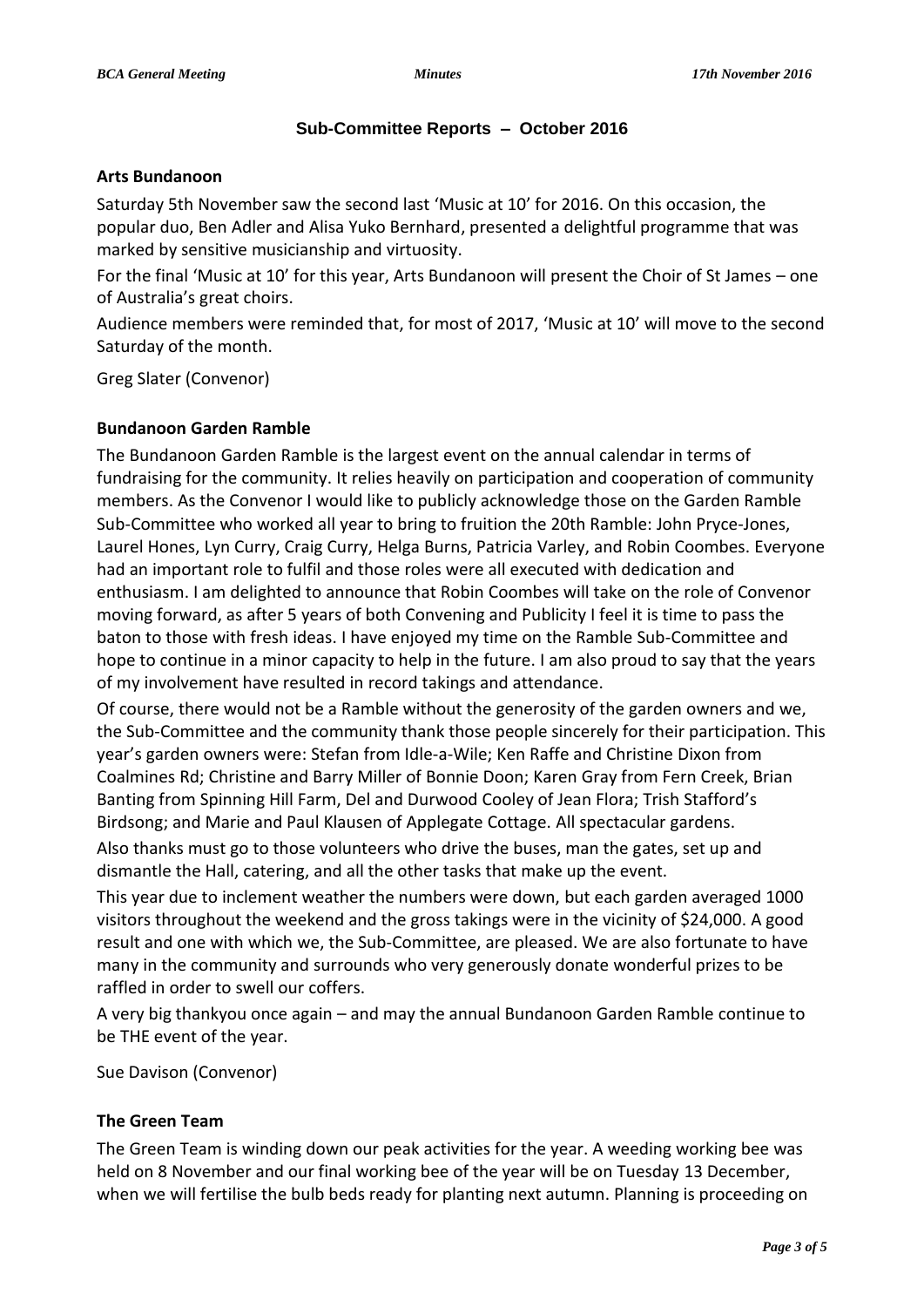the upgrade of the embankment in Erith St, with discussions between Council and Bundanoon Sandstone. No early resolution, but we are confident of a good outcome in the long term. We spent \$120 on new potted colour for the pots in the commercial area and will need to purchase fertiliser and some railway sleepers to line the beds near the History Shed before the December working bee.

The Green Team needs new members. Anyone with any interest or who wishes to make enquires about our activities, please contact me: [john@desmonds.com.au.](mailto:john@desmonds.com.au)

John Desmond (Convenor)

## **Leaver Park Group**

Thursday 10th November was the (second) monthly Leaver Park bush regeneration busy bee and we had three participants and two regular staff from Council, and our WSC supervisor Jenny attended at the beginning to ensure all was on track.

A deal of time was taken up by an unfortunate incident with a landowner of the far boundary of the area known as Leaver Park who was of the impression that a number of 'things' that were unacceptable to her and her partner were taking place and her introduction to our group was to take a photograph of our number plates. We went with her to the area of concern and Jenny (WSC) managed the situation very well. It seems that the fence-line, reasonably concluded as to indicate a boundary, is in fact not the boundary. It appears that the track circle that is walked on and ridden on by many over many years is private property.

Council will now check the location of the actual boundary and we'll go from there. RFS has a planned 'hazard reduction' for Leaver Park and some pink indicators that they have put in place in preparation have been removed. Council will liaise with RFS.

If the boundary as shown to us is accurate, it will reduce the size of the area the group is working in by about 10% which is not too disappointing, as there is considerable mixed vegetation in that area. However, if that is the case, there will need to be consideration given to a soft surface track being prepared along the boundary so there is still a circle walk in place.

Some work was nevertheless achieved with Kylie and Lizzie again most supportive and experienced and the routine of the staff in response to a leech on one of the volunteers was excellent.

Contact will be made with the Leaver Park Group list about whether or not to plan 15th December as the final get together for 2016 and to confirm there will be no action in January and that the 2017 work will commence on Thursday 9th February.

Christine Miller (Convenor)

## **Melting Pot Theatre**

**T**he 2016 Gala Final of Crash Test Drama is being held this coming Saturday – 19th November at 5pm in the hall. The eight winning short plays (less than 10 mins each) from this year's heats will be performed as fully rehearsed productions. Please join our guest judge, Jenny Bott AO, currently the Chair at NIDA, as our local actors bring to life the original work of our talented local playwrights. \$10 entry at the door, which includes refreshments at the conclusion of the programme.

Melting Pot Theatre also took 'King Arthur's Socks on-tour in the week following the Bundanoon performances. We ventured as far afield as Penrose and Colo Vale to enrich the lives of the appreciative audiences who came out in their droves to see live theatre. A great shame in many